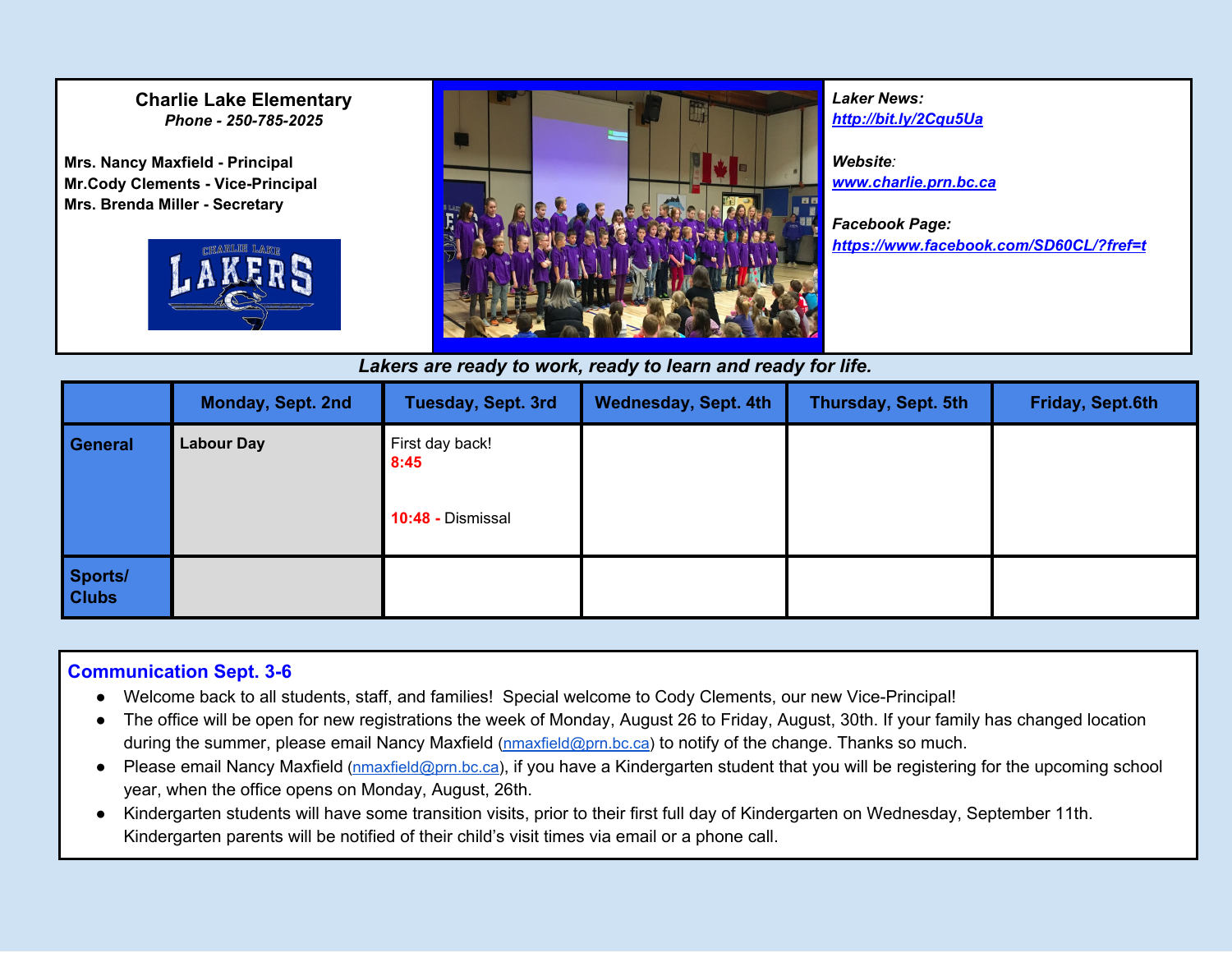- Students will be placed in their new classes on the first day back. The first day of school is **Tuesday, September 3rd at 8:45 am with Dismissal at 10:48 am.** We will work to minimize changes to the class lists wherever possible, minimal changes may need to be made dependent on the number of new registrations.
- On the first day students will remain outside when the first bell goes. Students in Grades 1, 2, & 3 will meet on the field. Students in Grades 4, 5, & 6 will meet on the basketball court. Cones will be set out to identify each grade. Teachers will pick up their students from these areas.

#### **Student School Supplies** -

- **● School Supplies are listed on our website and/or you can go to [www.schoolstart.ca](http://www.schoolstart.ca/)**
	- Parents can order online and have the supplies delivered to home or to the school.
	- Parents could also use the list and purchase their own supplies at a store of their choice.
- **Please do not label your child's supplies.** Each teacher will have their own system for organizing their student's supplies. School supplies are not needed until Wednesday, September 5th.

**Clothing and Shoes** - Please label all your child's footwear and outdoor clothing. As well please label any Laker Spirit Wear you may have purchased.

**Peanut Free -** Charlie Lake School is a Peanut Free School. Parents will be notified of any other allergies on a class to class basis.

**Transportation** - For any information on bussing please contact Transportation at 250-785-1577.

#### **Bell Schedule:**

- 8:30 am Supervision begins (for students that are not early bus)
- 8:45 am Warning Bell
- 8:50 am Classes Begin
- 10:30 am Recess
- 10:45 am Classes Resume
- 11:55 am Lunch
- 12:40 pm Return to Class
- 12:45 pm Classes Begin
- 2:48 pm Classes Dismiss
- 3:00 pm Supervision ends (for students that are not late bus students)

### **Check out our Charlie Lake Elementary Website and Facebook Page**

[http://www.charlie.prn.bc.ca](http://www.charlie.prn.bc.ca/)

<https://www.facebook.com/SD60CL/>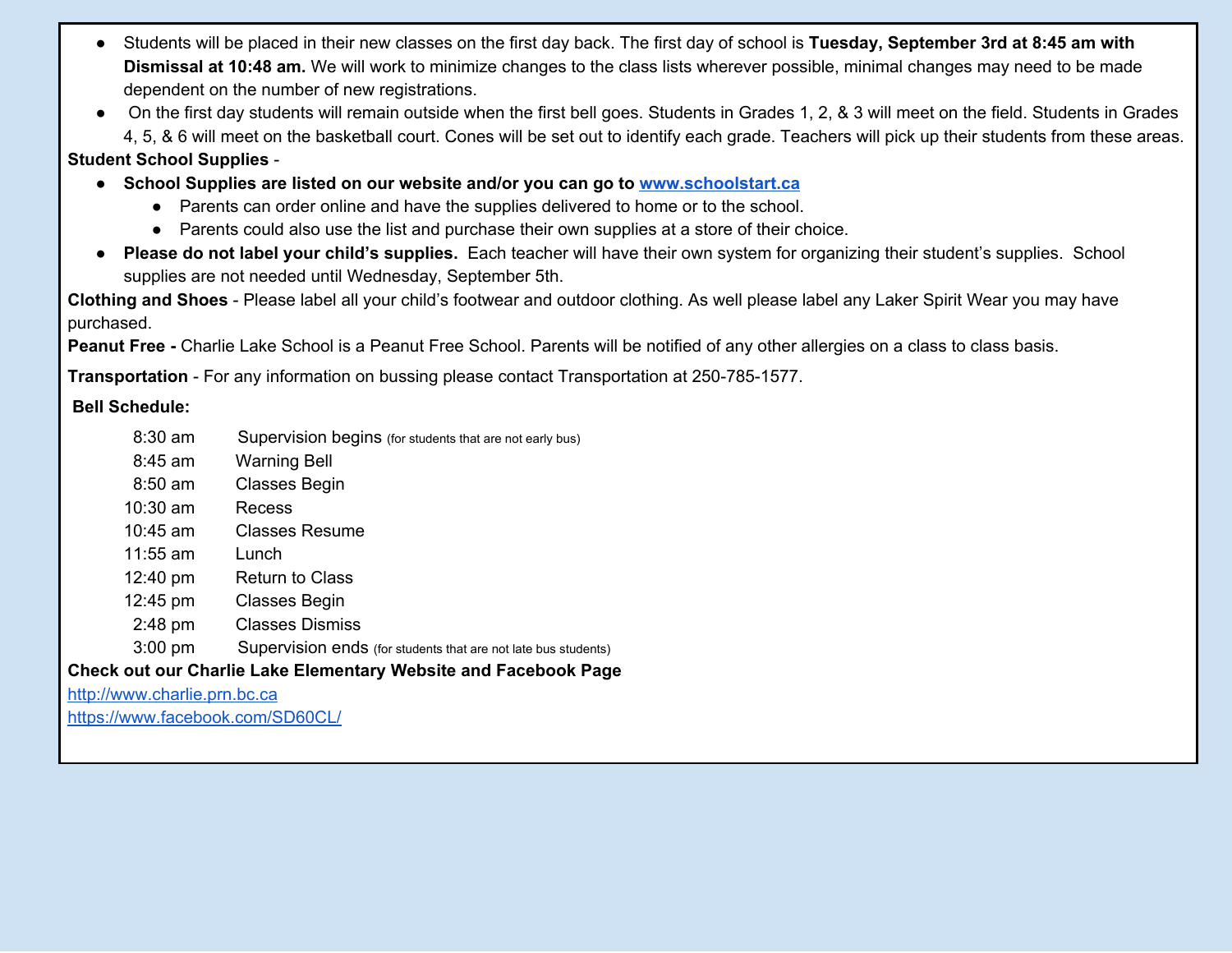**Laker News -** A newsletter is sent to all families via email and posted on our website and Facebook Page at the end of each week. Please ensure the school has your correct email address. A more detailed newsletter will be sent home by the end of the first week of school. See Page 3 for the monthly calendar.

RASCALS- If you need information in regards to RASCALS please call - 250-785-9894. The school is unable to answer questions about RASCALS.

|                         | Monday, Sept. 9th | Tuesday, Sept. 10th | Wednesday, Sept. 11th                     | Thursday, Sept. 12th | Friday, Sept. 13th |
|-------------------------|-------------------|---------------------|-------------------------------------------|----------------------|--------------------|
| General                 |                   |                     | <b>First full day of</b><br>Kindergarten! |                      |                    |
| Sports/<br><b>Clubs</b> |                   |                     |                                           |                      |                    |

## **Parent Resources & Updates**

- **TumbleBooks -** Charlie Lake School has a subscription to Tumble Books and this can be accessed at home. Below is the information:
	- **<http://bit.ly/2R0N4Zs> Username - charlielakeschool Password - reads**
- **● WITS and LEADS** program was introduced school-wide. Parent pamphlets will be sent home next week with more information.
- **● WITS** is a program that teaches K-3 children to make safe and positive choices about peer conflict and **LEADS** teaches problem-solving strategies to help Grade 4-6 children deal with conflict and stay safe.
	- **○ <http://bit.ly/2EyrL01>**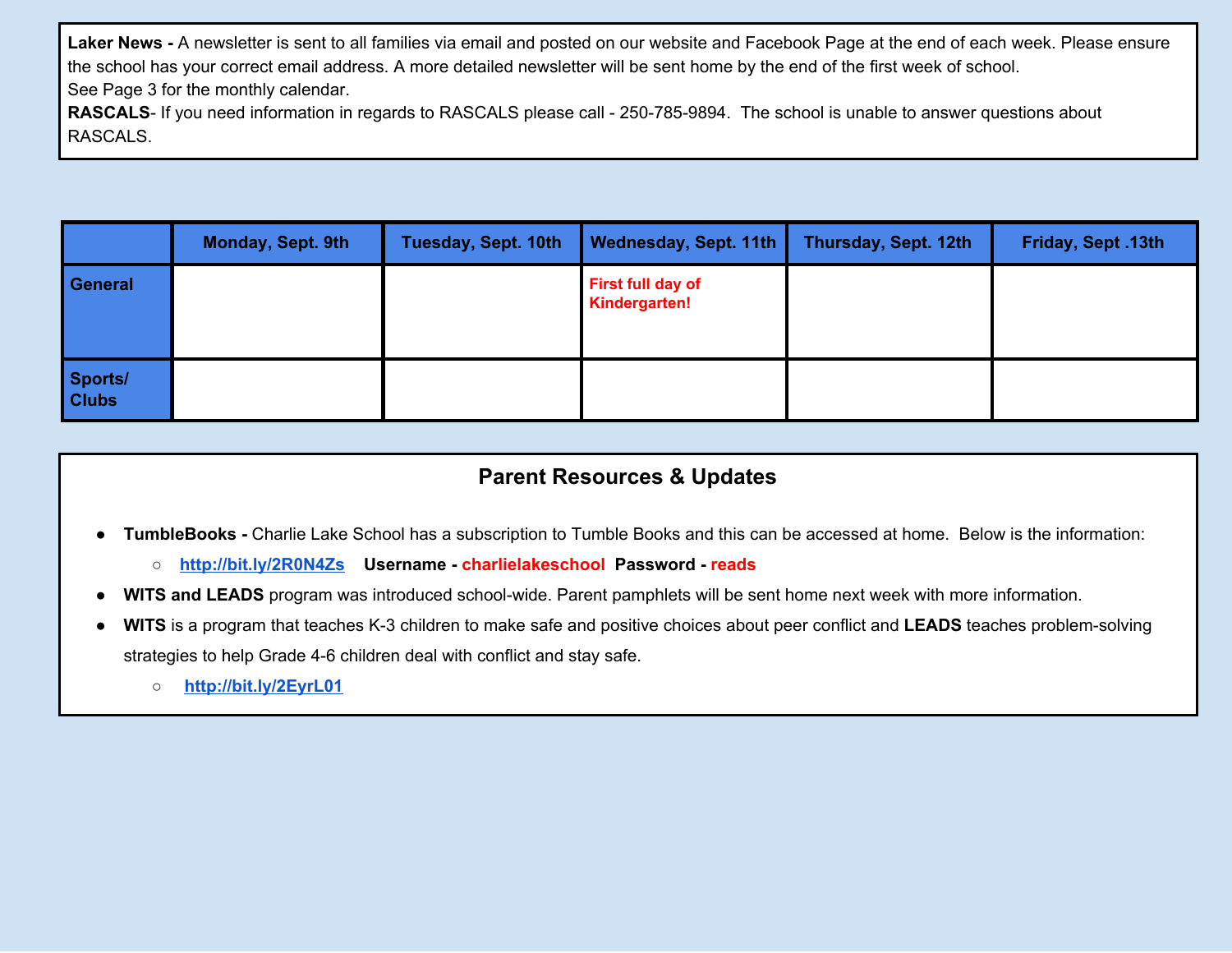# **Charlie Lake Elementary - September 2019**

| <b>Monday</b>    | <b>Tuesday</b>                                                                           | Wednesday                               | <b>Thursday</b>         | <b>Friday</b>                                     |
|------------------|------------------------------------------------------------------------------------------|-----------------------------------------|-------------------------|---------------------------------------------------|
| $\overline{2}$   | $\overline{3}$<br><b>First Day of School</b><br>Morning Bell - 8:45<br>Dismissal @ 10:48 | $\overline{4}$                          | $5\phantom{.}$          | $6\phantom{a}$                                    |
| $\boldsymbol{9}$ | 10                                                                                       | 11<br>First full day of<br>kindergarten | 12                      | 13                                                |
| 16               | 17                                                                                       | 18                                      | 19<br><b>Open House</b> | 20<br><b>Non-Instructional Day</b><br>(No school) |
| 23               | 24                                                                                       | 25                                      | 26                      | 27                                                |